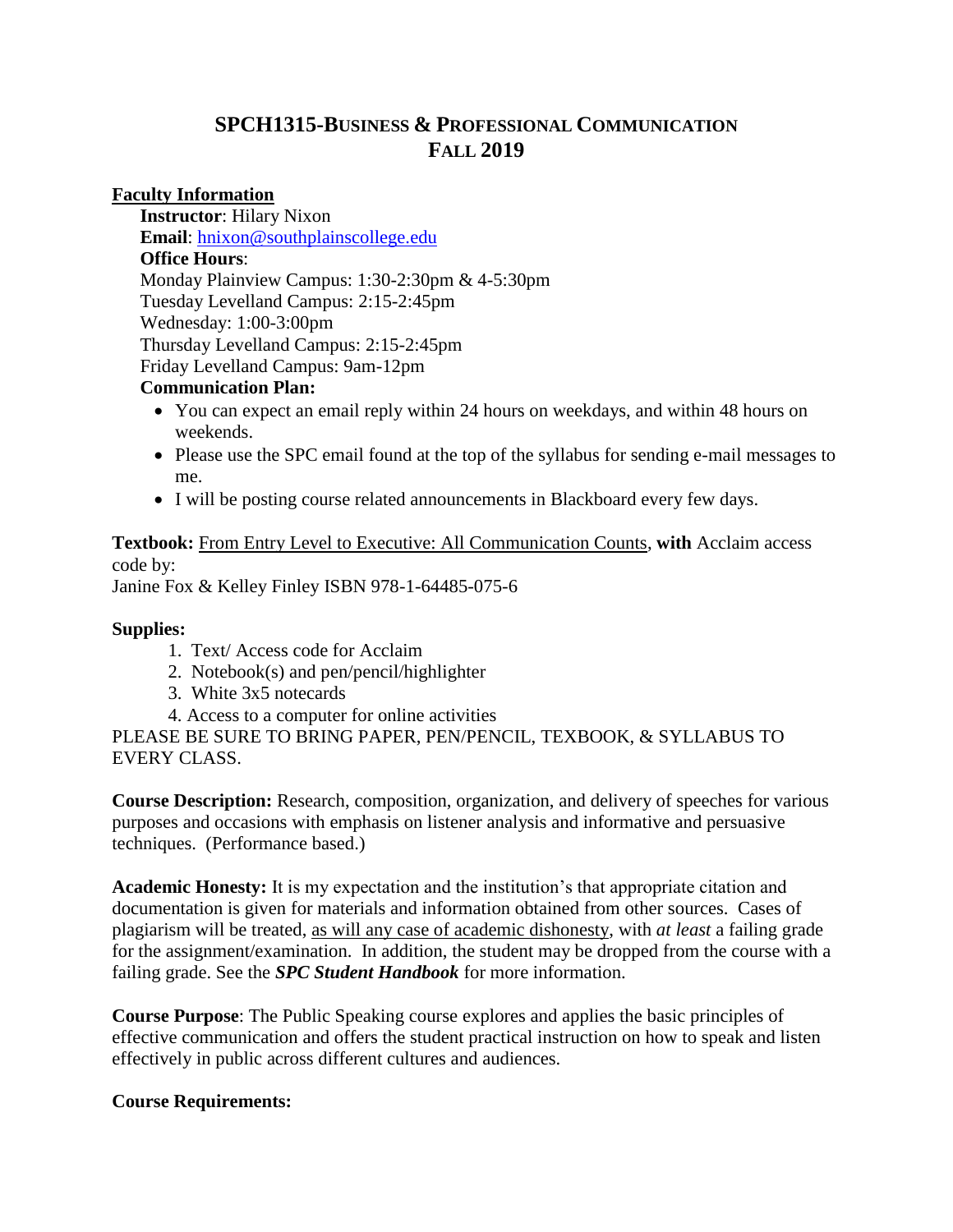- 1. You will be tested on class lecture/discussion materials on scheduled exams.
- 2. To take thorough notes, study all lecture material, informational handouts, and assigned readings, and work/prepare in a language understood by instructor and class (English).
- 3. To actively participate in class discussions and group activities.
- 4. To show maturity and professionalism in preparation of assignments and in classroom behavior. *(Disruptive/inappropriate behavior may result in being dropped from class.)*
- 5. To show courteousness to fellow classmates/speakers.
- 6. To initiate consultations with the instructor whenever assistance is needed regarding class assignments.
- 7. To appropriately cite information obtained from other sources. Cases of plagiarism will be treated as will any case of academic dishonesty, with at least a failing grade for the assignment or examination.
- 8. To initiate withdrawal from the course if absences become excessive. Your professor may drop you from the course if you miss more than two weeks' worth of class. (Drops as follows: Fall & Spring after  $5<sup>th</sup>$  absence, Summer  $3<sup>rd</sup>$  absence)
- 9. Students cannot pass the course and may be dropped if missing multiple major grades.

**Disabilities Statement:** Students with disabilities, including but not limited to physical, psychiatric, or learning disabilities, who wish to request accommodations in this class should notify the Disability Services Office early in the semester so that the appropriate arrangements may be made. In accordance with federal law, a student requesting accommodations must provide acceptable documentation of his/her disability to the Disability Services Office. For more information, call or visit the Disability Services Office at Levelland (Student Health & Wellness Office) 806-716-2577, Reese Center (Building 8) 806-716-4675, or Plainview Center (Main Office) 806-716-4302 or 806-296-9611.

**Non-Discrimination Statement:** South Plains College does not discriminate on the basis of race, color, national origin, sex, disability or age in its programs and activities. The following person has been designated to handle inquiries regarding the non-discrimination policies: Vice President for Student Affairs, South Plains College, 1401 College Avenue, Box 5, Levelland, TX 79336. Phone number 806-716-2360.

**Title IX Pregnancy Accommodations Statement:** If you are pregnant, or have given birth within six months, Under Title IX you have a right to reasonable accommodations to help continue your education. To activate accommodations you must submit a Title IX pregnancy accommodations request, along with specific medical documentation, to the Director of Health and Wellness. Once approved, notification will be sent to the student and instructors. It is the student's responsibility to work with the instructor to arrange accommodations. Contact Chris Straface, Director of Health and Wellness at 806-716-2362 or email [cstraface@southplainscollege.edu](mailto:cstraface@southplainscollege.edu) for assistance.

**Campus Concealed Carry Statement:** Texas Senate Bill - 11 (Government Code 411.2031, et al.) authorizes the carrying of a concealed handgun in South Plains College buildings only by persons who have been issued and are in possession of a Texas License to Carry a Handgun. Qualified law enforcement officers or those who are otherwise authorized to carry a concealed handgun in the State of Texas are also permitted to do so. Pursuant to Penal Code (PC) 46.035 and South Plains College policy, license holders may not carry a concealed handgun in restricted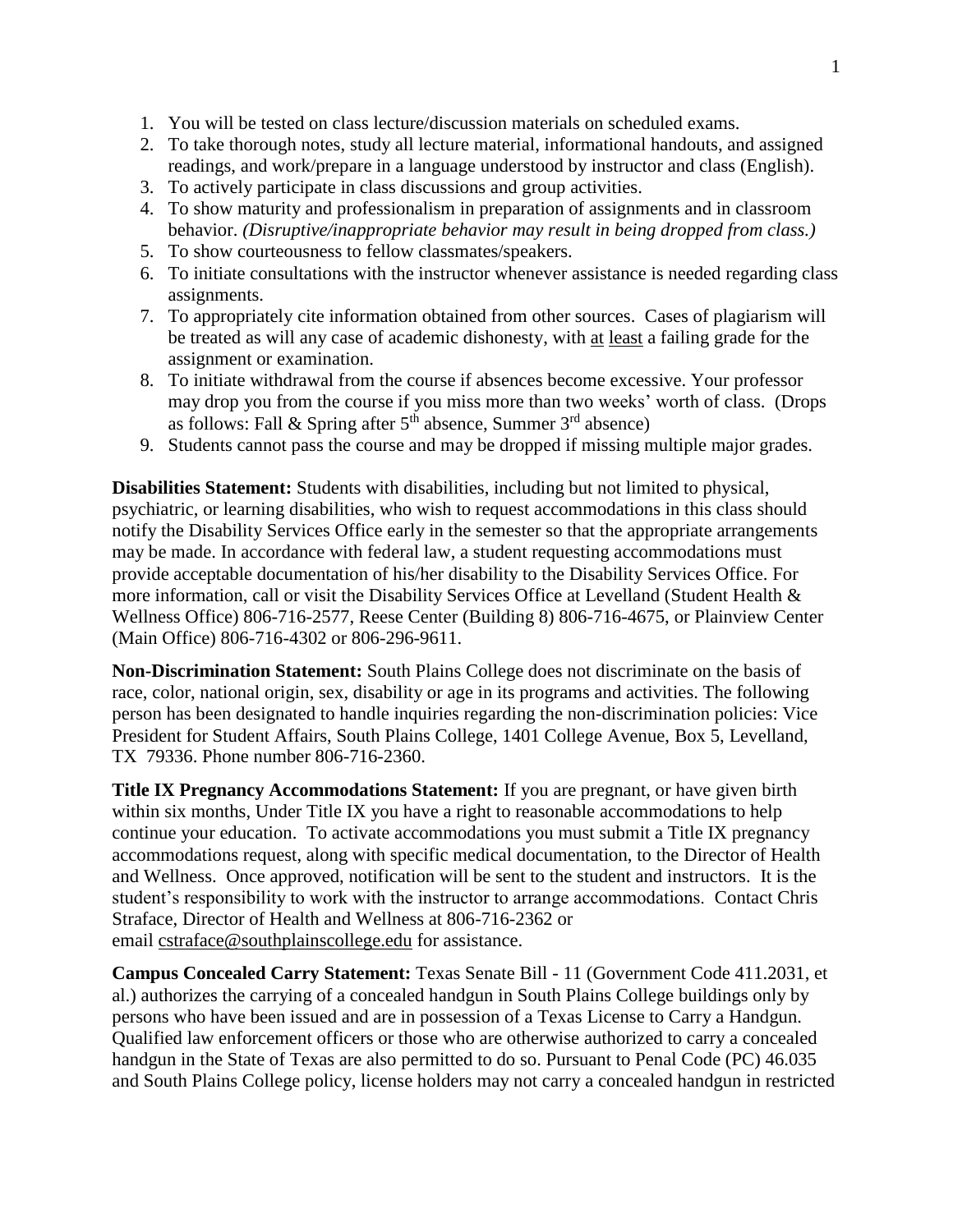locations. For a list of locations and Frequently Asked Questions, please refer to the Campus Carry page at: <http://www.southplainscollege.edu/campuscarry.php>

Pursuant to PC 46.035, the open carrying of handguns is prohibited on all South Plains College campuses. Report violations to the College Police Department at 806-716-2396 or 9-1-1.

**Diversity Statement:** In this class, I will establish and support an environment that values and nurtures individual and group differences and encourages engagement and interaction. Understanding and respecting multiple experiences and perspectives will serve to challenge and stimulate all of us to learn about others, about the larger world and about ourselves. Great value is placed on freedom of expression, however certain topics are considered overdone or cliché. These topics will NOT be approved for presentations, so it is important to discuss topic selection for each speech. Some topics may be controversial, so open and honest dialogue will be allowed. Keep in mind that each person has a valuable opinion and our goal is to present sound, reasonable examples and NOT to harass or berate. If we follow these simple rules, no person should be offended, even if they disagree. If you feel there has been some offense made, it is your responsibility to bring it to my attention, in private, as soon as possible.

**Contacting your Instructor:** It is important you develop a network of your peers that will allow you to get specific information more quickly. That being said, I am available for you to contact me if you have questions or concerns about your progress in this class etc. You may do that by phone if necessary, but email is preferred. You will find my information on this syllabus or the directory at: <http://www2.southplainscollege.edu/information-for/employees/employee-directory>

**Assessment and Grading:** This department supports university policies of academic excellence as noted in the student handbook. Interpretation of grades should be considered within the university framework: A=excellent, B=good; C=average; D=inferior; and F=failure. Grades will be calculated based on the amount of points students earn  $\&$  will be interpreted as: A=895-1000, B=795-894, C=695-794, D=595-694, F=594 and below.

| <b>Points Possible:</b>             | 1000 | <b>Your Total:</b> |
|-------------------------------------|------|--------------------|
|                                     |      |                    |
| Activities                          | 100  |                    |
| Group Speech/Presentation           | 100  |                    |
| <b>Quizzes</b>                      | 100  |                    |
| Impromptu/ Final Exam               | 100  |                    |
| Exam 2                              | 100  |                    |
| Exam 1                              | 100  |                    |
| Exams, Daily Grades, & Group (60%): |      |                    |
| <b>Special Occasion Speech</b>      | 100  |                    |
| <b>Persuasive Presentation</b>      | 100  |                    |
| Informative Presentation            | 100  |                    |
| <b>Introductory Presentation</b>    | 100  |                    |
| Major Speech Assignments (40%):     |      | Points Earned:     |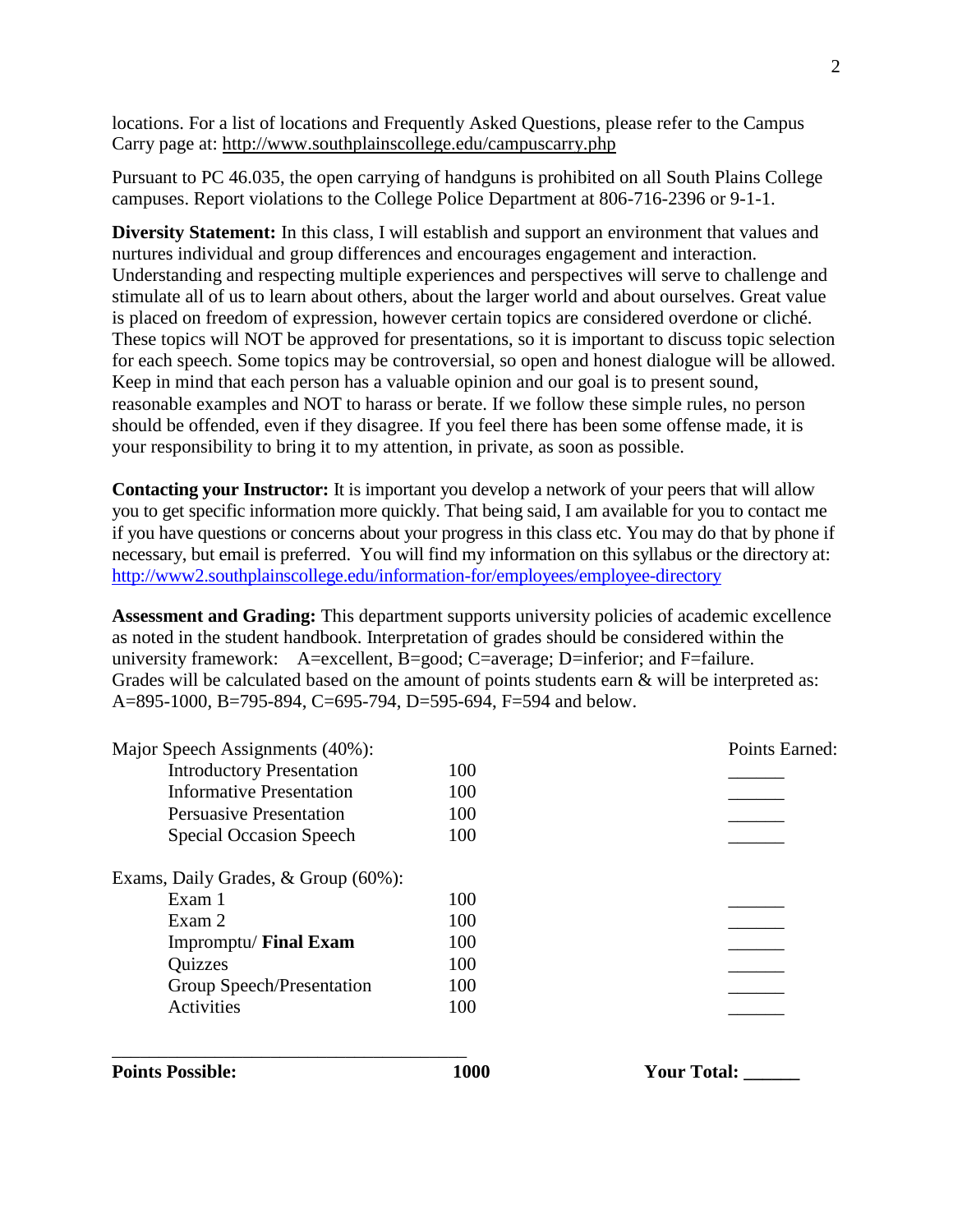#### **Graded Assignment Brief Descriptions:**

- 1. **Exams (2 @100 points each) and Final/Impromptu (100 points)**: Three examinations will be given in order to assess the students' grasp of the material covered in class. Two of the exams will be given during the course of the semester; the final (impromptu presentation, 100 points) will be given at the end of the semester during Finals Week. FINAL EXAMS MAY NOT BE TAKEN EARLY OR LATE. You *may* earn an exemption from the final exam if prior to the final you have 800 points or more with no more than 3 absences, OR if you have perfect attendance. Exams will cover both material discussed in class and material from the textbook.
- 2. **Presentations (400 points)**: Several of the most common types of presentations will be required of students. Students will be graded on their mastery of basic speaking principles and criteria given in class. Students will also be graded on their preparation for their presentations. Speech grades will be lowered for tardies/unexcused absences.
- 3. **Activities/Participation, Quizzes, & Attendance (300 points total)**: This is a highly interactive class that will involve a number of supporting activities. Students are expected to not only attend class, but to participate. You are required to bring your pens/pencils, paper, textbook, and syllabus to EVERY CLASS. You may earn points for participation, attendance, and presenting your syllabus on at least 10 different dates (10 possible points each) as chosen by the instructor. You will be required to schedule an individual meeting with me in my office BEFORE the 4th week of class ends (30 points). You will also complete 3 different peer evaluations and 3 self-evaluations of speeches (10 possible points each). Finally, your group members will also evaluate your participation during the group presentation (50 possible points). These assignments, among others, may be in class or online using your Acclaim access. Your syllabus is where you will record all grades for easy access to your progress in the course.

It is important that you keep ALL assignments during the semester. Once handed back, if you need clarification or have questions, it is your responsibility to provide those documents. In addition, I do not accept emailed assignments unless instructed to do so when assigned.

#### **Attendance and Tardy Policy:**

Please make sure you have read and understand your Student Handbook for SPC policies. For this course, all students enrolled are expected to attend class regularly, be on time, and remain until dismissed. Roll will be taken at each class meeting. If a student is tardy, he/she must see the instructor after class to have the absence mark removed. Three (3) tardies in a MWF class and two (2) in a MW, TR or once a week class will constitute an absence. If a student leaves class prior to dismissal of the class, he/she may be counted absent.

Whenever absences become excessive and, in the instructor's opinion, minimum course objectives cannot be met, the student should initiate withdrawal from the course. A student who does not meet the attendance/course requirements of class as stated in this syllabus and does not officially withdraw from this course by the official census date of the semester may be administratively withdrawn from that course and receive a grade of "X" or "F" as determined by the instructor. Students are responsible for all class work covered during absences.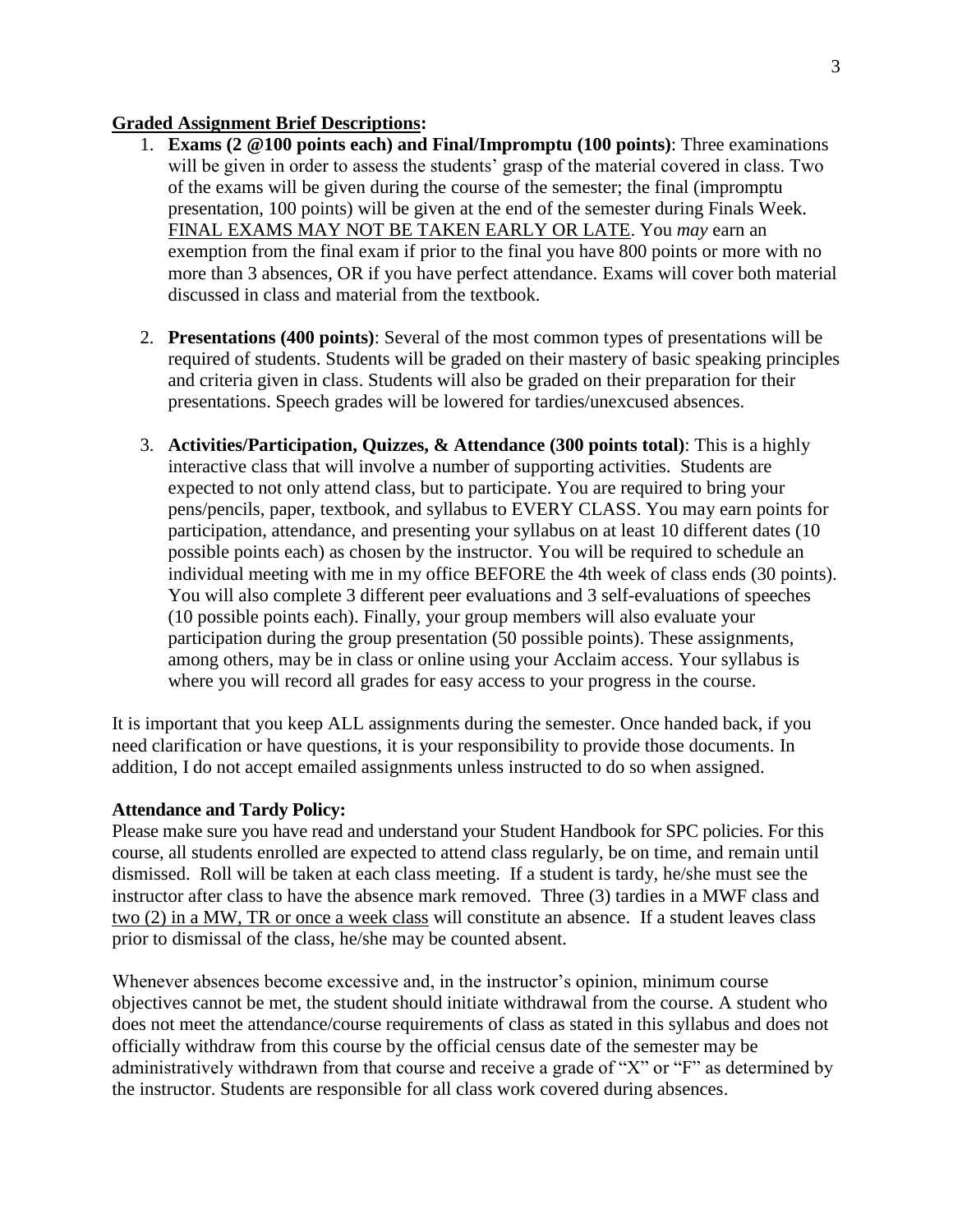Our department abides by this policy and enforces these guidelines established for SPCH 1315:

- 1. Missing more than two weeks of class is considered excessive.
	- *Example*: MW/TR 4 days allotted MWF – 6 days allotted One day/week – 2 days allotted
- 2. Absences one day over your allotment may lower your final course total by 10 points.
- 3. Each subsequent absence may lower your final course total by 5 points.
- 4. If minimum objectives cannot be met, the student should withdraw from the course.

# \*\***You may be exempt from the final exam if you have perfect attendance or have 800 points at the end of the semester. (When all assignments are completed). \*\***

# **Make-Up Policy**

Make-up work is NOT guaranteed. When an unavoidable reason for class absence arises, such as illness, an official trip authorized by the college or an official activity, the instructor **may** permit the student to make up work missed. If a student must be absent to represent the college, she/he should advise the instructor beforehand and should have a signed permit from his/her coach or sponsor. In such cases, it is the student's responsibility to complete work missed within a reasonable amount of time as determined by the instructor. Each student must make an appointment with the instructor to make arrangements for make-up work. **Late work may not receive full credit**. An absence on the day that you are scheduled for oral presentations or examinations will result in a grade of zero for the assignment. **If, according to the instructor's discretion, the student is allowed to make up such a presentation or exam, the student will automatically receive a grade drop for the assignment (25 point grade reduction).**

#### **Texas Higher Education Coordinating Board Core Objectives addressed:**

- **Communication Skills –** to include effective written, oral, aural and visual communication
- **Critical Thinking Skills** to include creative thinking, innovation, inquiry, and analysis, evaluation and synthesis of information
- **Teamwork Skills –** to include the ability to consider different points of view and to work effectively with others to support a shared purpose or goal
- **Personal Responsibility –** to include the ability to connect choices, actions, and consequences to ethical decision-making
- **Social Responsibility** to include intercultural competency, knowledge of civic responsibility, and the ability to engage effectively in regional, national, and global communities

**Course Objectives:** Upon completion of this course, the student should be able to demonstrate proficiency in the following areas:

- Communication Process
- Verbal/Vocal Codes
- Nonverbal Codes
- Listening/Evaluation